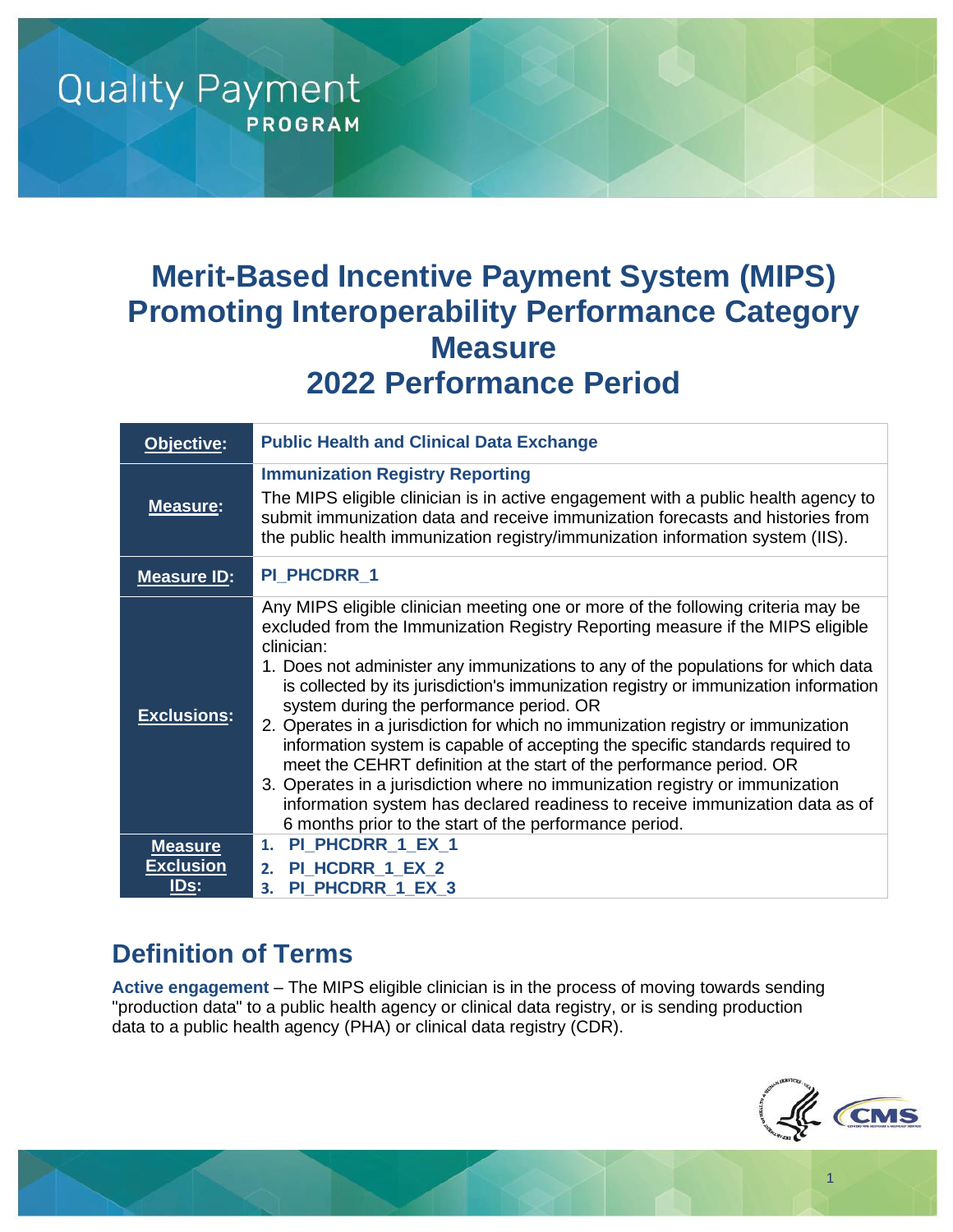

Active engagement may be demonstrated in one of the following ways:

- **Option 1 – Completed Registration to Submit Data**: The MIPS eligible clinician registered to submit data with the PHA or, where applicable, the CDR to which the information is being submitted; registration was completed within 60 days after the start of the performance period; and the MIPS eligible clinician is awaiting an invitation from the PHA or CDR to begin testing and validation. This option allows MIPS eligible clinicians to meet the measure when the PHA or the CDR has limited resources to initiate the testing and validation process. MIPS eligible clinicians that have registered in previous years do not need to submit an additional registration to meet this requirement for each performance period.
- **Option 2 – Testing and Validation**: The MIPS eligible clinician is in the process of testing and validation of the electronic submission of data. MIPS eligible clinicians must respond to requests from the PHA or, where applicable, the CDR within 30 days; failure to respond twice within a performance period would result in that MIPS eligible clinician not meeting the measure.
- **Option 3 – Production**: The MIPS eligible clinician has completed testing and validation of the electronic submission and is electronically submitting production data to the PHA or CDR.

**Production data** – Refers to data generated through clinical processes involving patient care, and it is used to distinguish between data and "test data" which may be submitted for the purposes of enrolling in and testing electronic data transfers.

## **Reporting Requirements**

#### **YES/NO**

The MIPS eligible clinician must attest YES to being in active engagement with a PHA to submit immunization data and receive immunization forecasts and histories from the public health immunization registry/immunization information system (IIS).

## **Scoring Information**

- Required for the Promoting Interoperability Performance Category Score: **Yes must report on Immunization Registry Reporting and Electronic Case Reporting.**
- Measure Score: **10 points**
- Eligible for Bonus Score: **No**

**Note**: The following measures are included in the Public Health and Clinical Data Exchange objective: for bonus points Public Health Registry Reporting (optional), Clinical Data Registry Reporting (optional), and Syndromic Surveillance Reporting (optional).

In order to earn a score greater than zero for the Promoting Interoperability performance category, MIPS eligible clinicians must: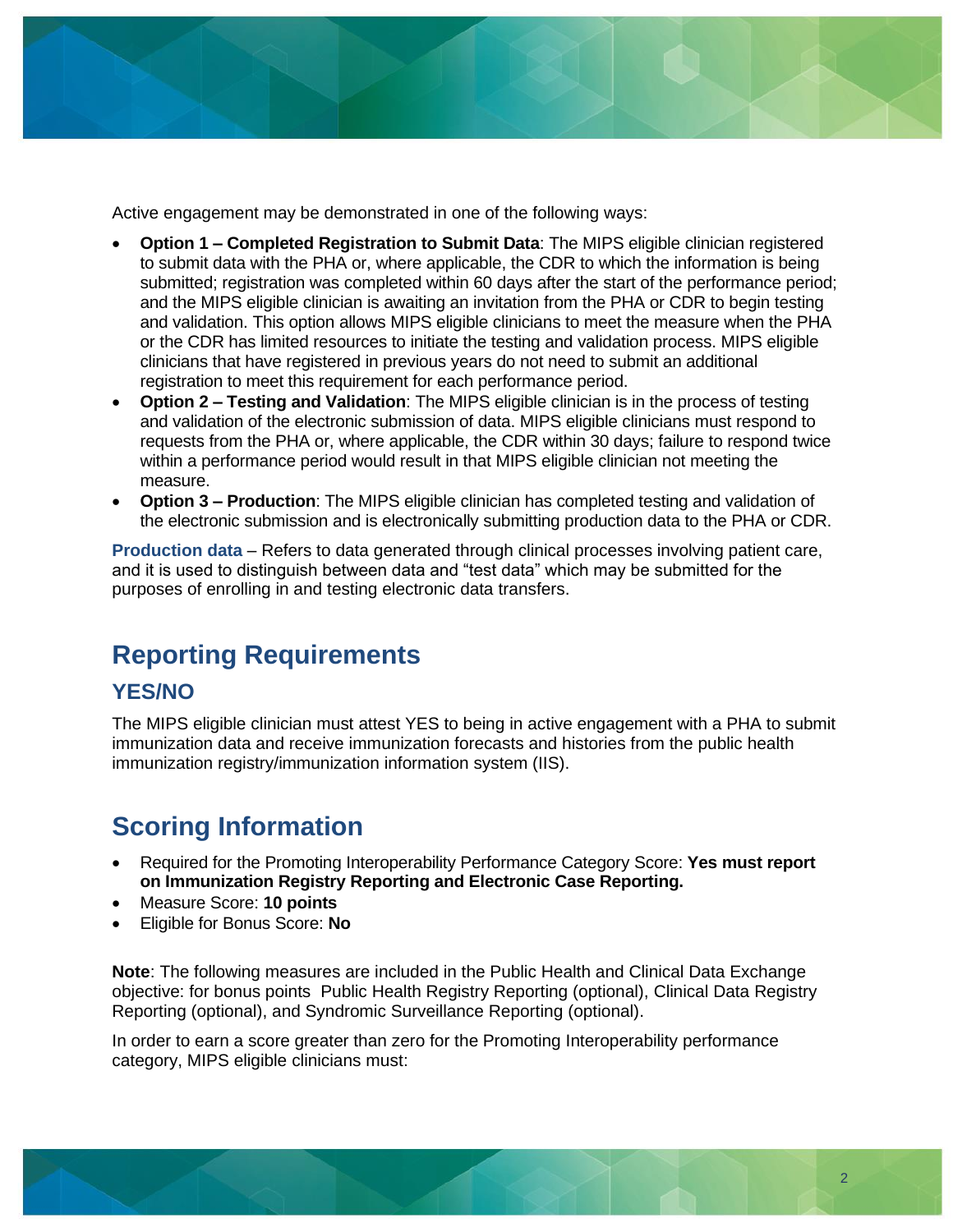

- $\circ$  Complete the activities required by the Security Risk Analysis and High Priority Practices SAFER Guide<sup>1</sup>, submit their complete numerator and denominator or Yes/No data for all required measures, and attest to the Actions to limit or restrict compatibility or interoperability of CEHRT statement.
- $\circ$  Failure to report at least a "1" in all required measures with a numerator or reporting a "No" for a Yes/No response measure (except for the SAFER Guides measure<sup>2</sup>) will result in a total score of 0 points for the Promoting Interoperability performance category.

## **Additional Information**

- In 2022, MIPS eligible clinicians may use certified technology meeting the existing 2015 Edition certification criteria, updated to the 2015 Edition Cures Update, or a combination of the two, to meet the CEHRT definition. (85 FR 84472)
- To learn more about the 2015 Edition Cures Update and the changes to 2015 Edition certification criteria finalized in the 21st Century Cures Act final rule (85 FR 25642), we encourage MIPS eligible clinicians to visit https://www.healthit.gov/curesrule/final-rulepolicy/2015-edition-cures-update.
- To check whether a health IT product has been certified to criteria updated for the 2015 Edition Cures Update, visit the Certified Health IT Product List (CHPL) at [https://chpl.healthit.gov/.](https://chpl.healthit.gov/)
- 2015 Edition or 2015 Edition Cures Update functionality must be used as needed for a measure action to count in the numerator during a performance period. However, in some situations the product may be deployed during the performance period, but pending certification. In such cases, the product must be certified to the 2015 Edition or the 2015 Edition Cures Update by the last day of the performance period.
- Each measure is scored based on the MIPS eligible clinician's performance for that measure, based on the submission of a numerator/denominator, or "yes or no" statement.
- The measures under the Public Health and Clinical Data Exchange objective are reported using "yes or no" responses. The MIPS eligible clinician will receive the full 10 points for reporting two "yes" responses, or for submitting a "yes" for one measure and claiming an exclusion for another. If there are no "yes" responses and two exclusions are claimed, the 10 points will be redistributed to the Provide Patients Electronic Access to Their Health Information measure.
- Reporting on more than one of the three optional measures for this objective will not result in more than 5 bonus points.

<sup>1</sup> The SAFER, or Safety Assurance Factors for EHR Resilience, Guides measure was added in the CY 2022 Physician Fee Schedule Final Rule but will not affect Promoting Interoperability performance category participants' scores in 2022.

<sup>2</sup> In 2022, eligible clinicians will be required to submit one "yes/no" attestation statement for completing an annual self-assessment of the High Priority Practices SAFER Guide, but the "yes" or "no" attestation response will not affect the Promoting Interoperability performance category score.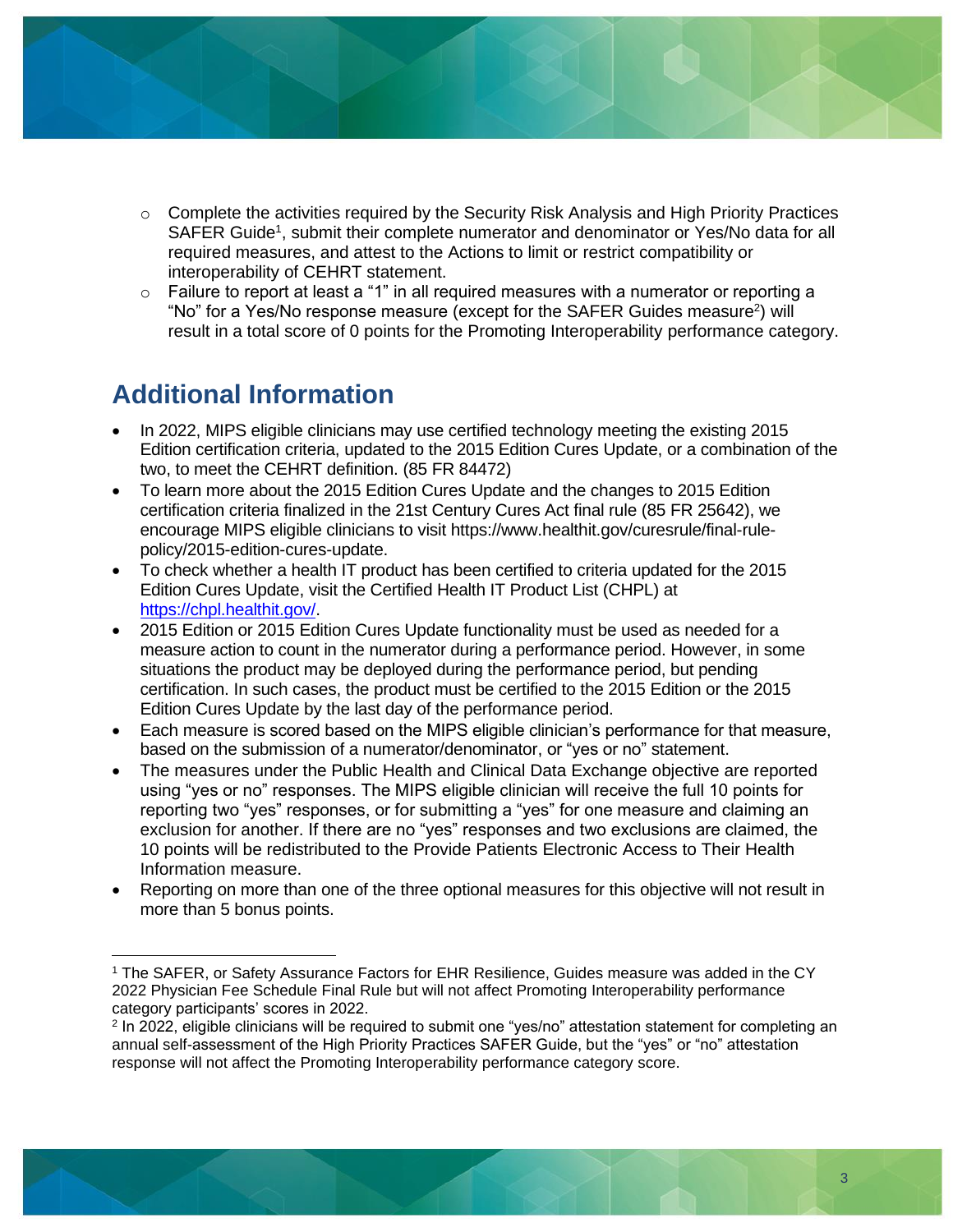

- For the measure, a MIPS eligible clinician's health IT system may layer additional information on the immunization history, forecast, and still successfully meet this measure.
- Bi-directionality provides that certified health IT must be able to receive and display a consolidated immunization history and forecast in addition to sending the immunization record.
- Non-vaccinating providers can get credit for the Immunization Registry Reporting measure for Promoting Interoperability if they can query and receive results (i.e., the consolidated immunization record and forecast) into their electronic health record (EHR) from the Immunization Information System (IIS) in accordance with HL7 Version 2.5.1: Implementation Guide for Immunization Messaging, Release 1.5 (October 2014). A non-vaccinating provider may also submit historical immunizations provided from another source; this alone would not qualify for Promoting Interoperability, but the provider can still qualify if they can also query and receive results from the IIS. IIS jurisdictions may select specific transactions to accept, as well as prioritize providers for participation in their registry. (Note: The vaccinating healthcare providers should continue to submit data and query the IIS for results, except where prohibited, and in accordance with applicable law and practice).
- Exclusion PI\_PHCDRR\_1\_EX\_2 does not apply if an entity designated by the immunization registry or IIS can receive electronic immunization data submissions. For example, if the immunization registry cannot accept the data directly or in the standards required by CEHRT, but has designated a Health Information Exchange (HIE) to do so on their behalf, and the HIE is capable of accepting the information in the standards required by CEHRT, the MIPS eligible clinician could not claim the exclusion.
- The definition of jurisdiction is general, and the scope may be local, state, regional or at the national level. The definition will be dependent on the type of registry to which the provider is reporting. A registry that is ''borderless'' would be considered a registry at the national level and would be included for purposes of this measure.
- MIPS eligible clinicians who have previously registered, tested, or begun ongoing submission of data to a registry do not need to "restart" the process.
- If registries have not declared six months before the start of the performance period whether the registry they are offering will be ready on January 1 of the upcoming year for use by providers seeking to meet performance periods in that upcoming year, MIPS eligible clinicians can claim an exclusion (83 FR 59815).
- MIPS eligible clinicians may claim the exclusions if they are reporting as a group. However, the group must meet the requirements of the exclusion as a group.
- When MIPS eligible clinicians choose to report as a group, data should be aggregated for all MIPS eligible clinicians under one Taxpayer Identification Number (TIN). This includes those MIPS eligible clinicians who may qualify for reweighting through an approved Promoting Interoperability hardship exception, hospital or ASC-based status, or in a specialty which is not required to report data to the Promoting Interoperability performance category.